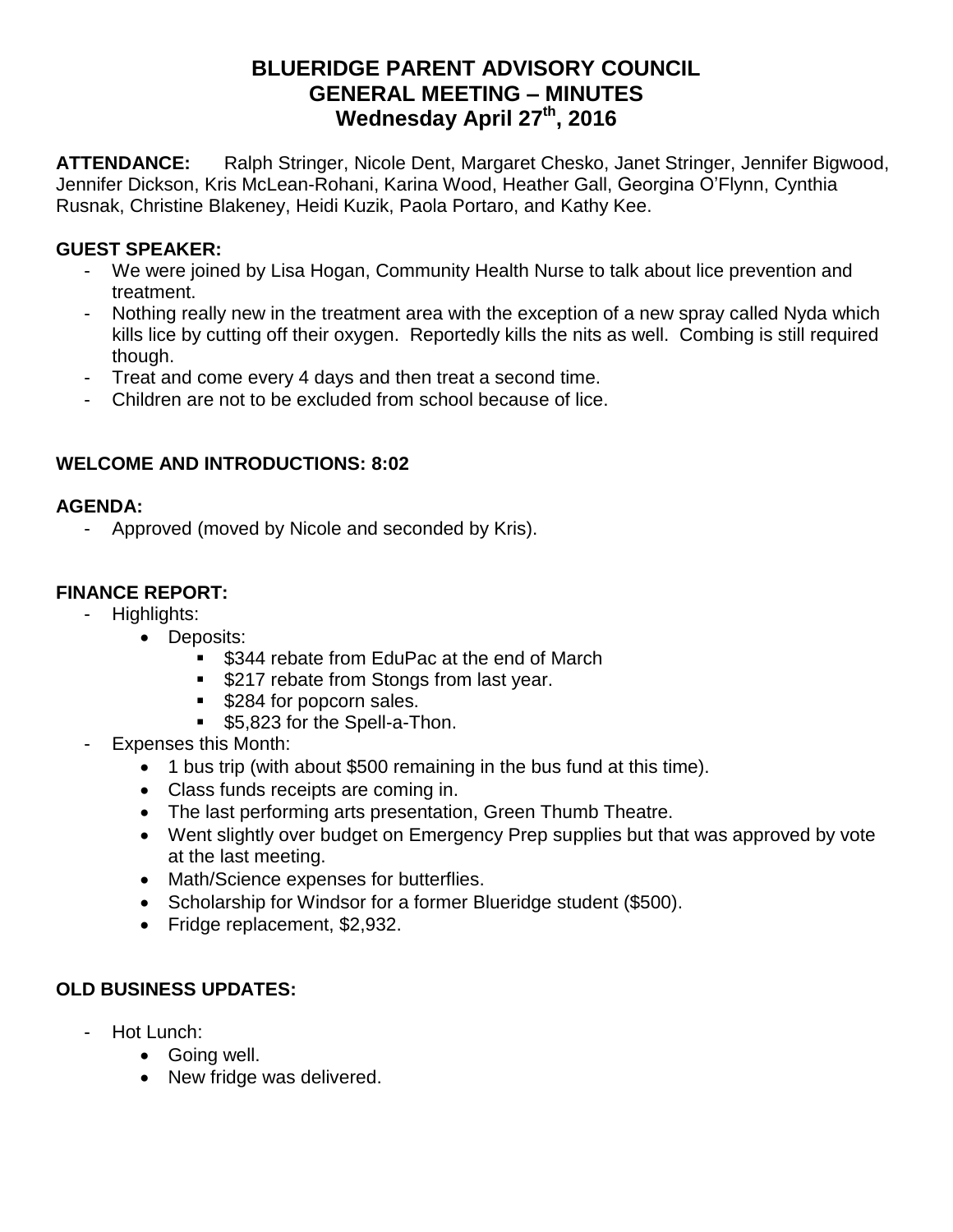#### **NEW BUSINESS UPDATES:**

- Fundraisers:
	- Spell-a-Thon: \$5,823 raised thus far.
	- Sports Day Concession:
		- Nicole needs the receipts for purchases in as soon as possible or by the day of the event at the latest in order to issues cheques and close the books for end of the year.
- Track & Field:
	- Jerseys will be handed out Tuesday and Wednesday mornings next week.
	- Deposits must be in, in order to receive a jersey.
- Track Club:
	- There is talk of forming a Track Club at Windsor for the family of schools.
	- The Athletic Director has offered up the use of one of the gyms and possibly the bubble for training through the fall and winter season.
	- Parent volunteers will be needed for this next fall.
- Yearbooks:
	- Coming together well.
	- The price will increase slightly due to the need for extra pages to accommodate the extra division.
	- Photos are still needed for upcoming events.
	- Should mostly be done by the first week of June with Swangard being the last event that will be included.
- Eco Kids Club:
	- Held an Earth Day clean-up of the school grounds, with about 50 children and 8 adults attending.
	- Picked up over 19 pounds of garbage and 2 pounds of recycling.
	- Are growing lettuce and radishes with the K and 1 classes.
	- Have started cleaning up the front garden and planting annuals.
	- Considering planting something between the front doors. Hoping to place a planter there.
	- Clean the front of the school every Wednesday.
- Class Reps:
	- Busy preparing for upcoming events such as the Staff Appreciation Lunch and Sports Day.

# **FAMILY OF SCHOOLS UPDATES:**

Meeting took place last week.

- Lynnmour:
	- Their current PAC is leaving. They have approached the family of schools to see if they can offer help in running their meetings.
	- Are holding a Fun Day at the end of May which will include a Run & Roll event.
- Dorothy Lynas:
	- Having a Splash & Dash in May.
	- Are running a Drama program.
- Sherwood Park:
	- Are running a non-contact football program.
	- Are trying to create a new school logo.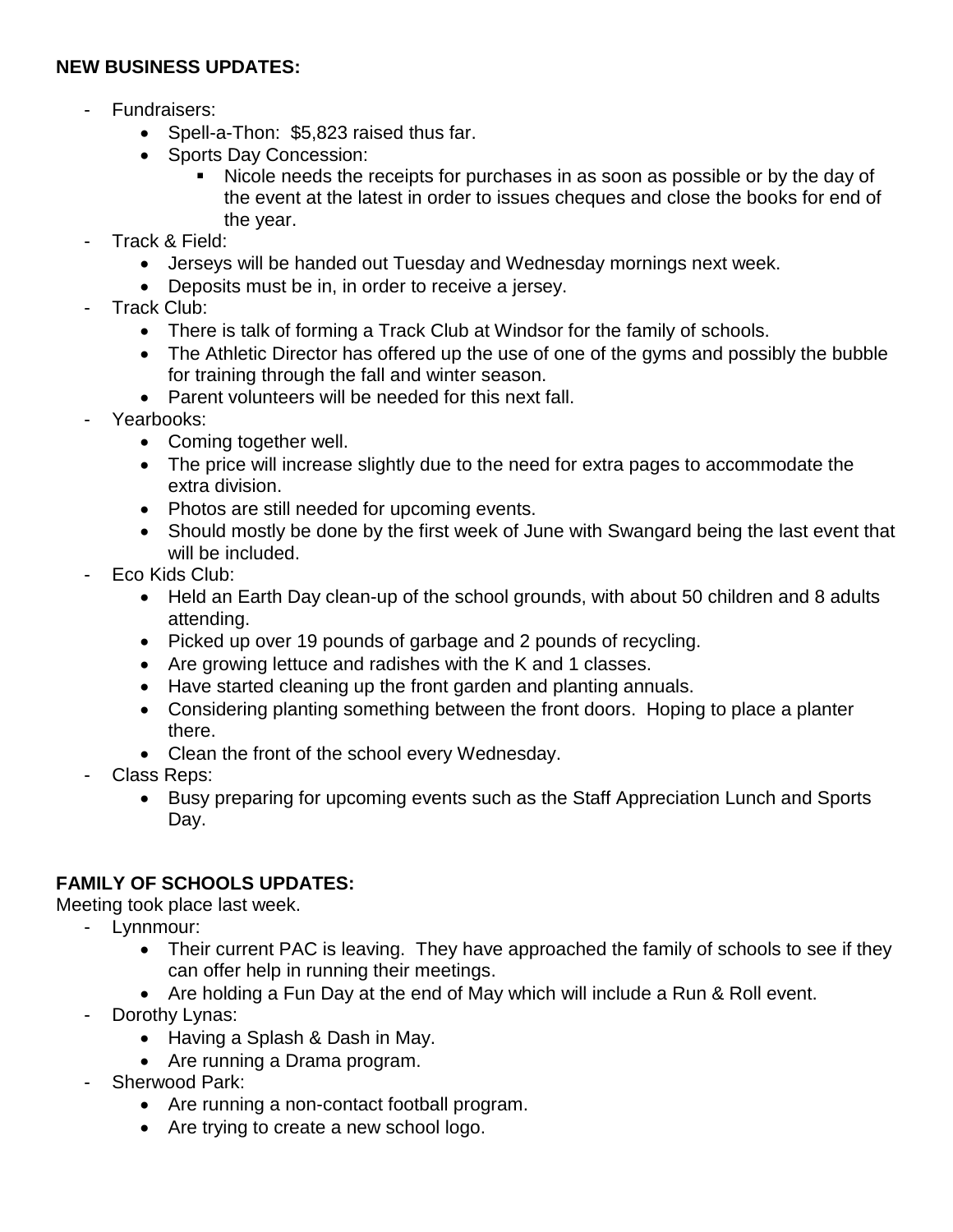- Lice: the PAC has bought lice kits. If the teacher suspects a child in their class has lice, they can send the kit home with the child with an accompanying letter. This is confidential.
- Seymour Heights:
	- Are selling hanging baskets.
	- Doing a fundraiser with Two Rivers Specialty Meats for Father's Day.
	- Held a Spring Social in their Outdoor Classroom. This included a liquor licence.
	- Have started an Ultimate team.
- Windsor:
	- Have 15 children on a Japanese exchange trip.
	- Their main fundraiser will be a Cabaret Night.
	- Are planning a big gala fundraiser for next year to raise money for furnishings for the new student common areas once the seismic upgrades are completed.

#### **DPAC:**

- Meeting is same night as BPAC.

#### **WINDSOR SCHOLARSHIP:**

- Require that the recipient be a Blueridge graduate who intends on attending post-secondary school.

### **CORRESPONDENCE:**

• None at this time.

#### **EMERGENCY PREPAREDNESS:**

- The flashlights are in the classroom containers.
- The large container on the field has been organized and replenished.

## **PRINCIPAL/VP REPORT:**

- 1. BC Childrens' Hospital Fundraiser Jeans Day
	- Thank you to all the families and the Education Services Centre (School Board Office) for supporting this fundraiser for the BC Children's Hospital. Jeans Day is tomorrow.
- 2. Fine Arts
	- Primary Days of Music Friday May 13. Notices are being prepared. Time TBA
	- NVSD Art Show at Capilano Mall in May some of our student's artwork will be on show
- 3. Outdoor School
	- Grade 3s to the Outdoor School Wed. May 4-6
	- Grade 4s to the Big House Mon May 9/10
	- Just a reminder that Grade 3s will go every year, Grade 4s go to the Bighouse every year, Grades 5/6 not go in 2016-2017 (alternate years). The purpose of this is to allow a larger group to go therefore providing more opportunities for grouping, teaching and learning.
	- ODS is having their open house this Sunday. Hope families will go to it.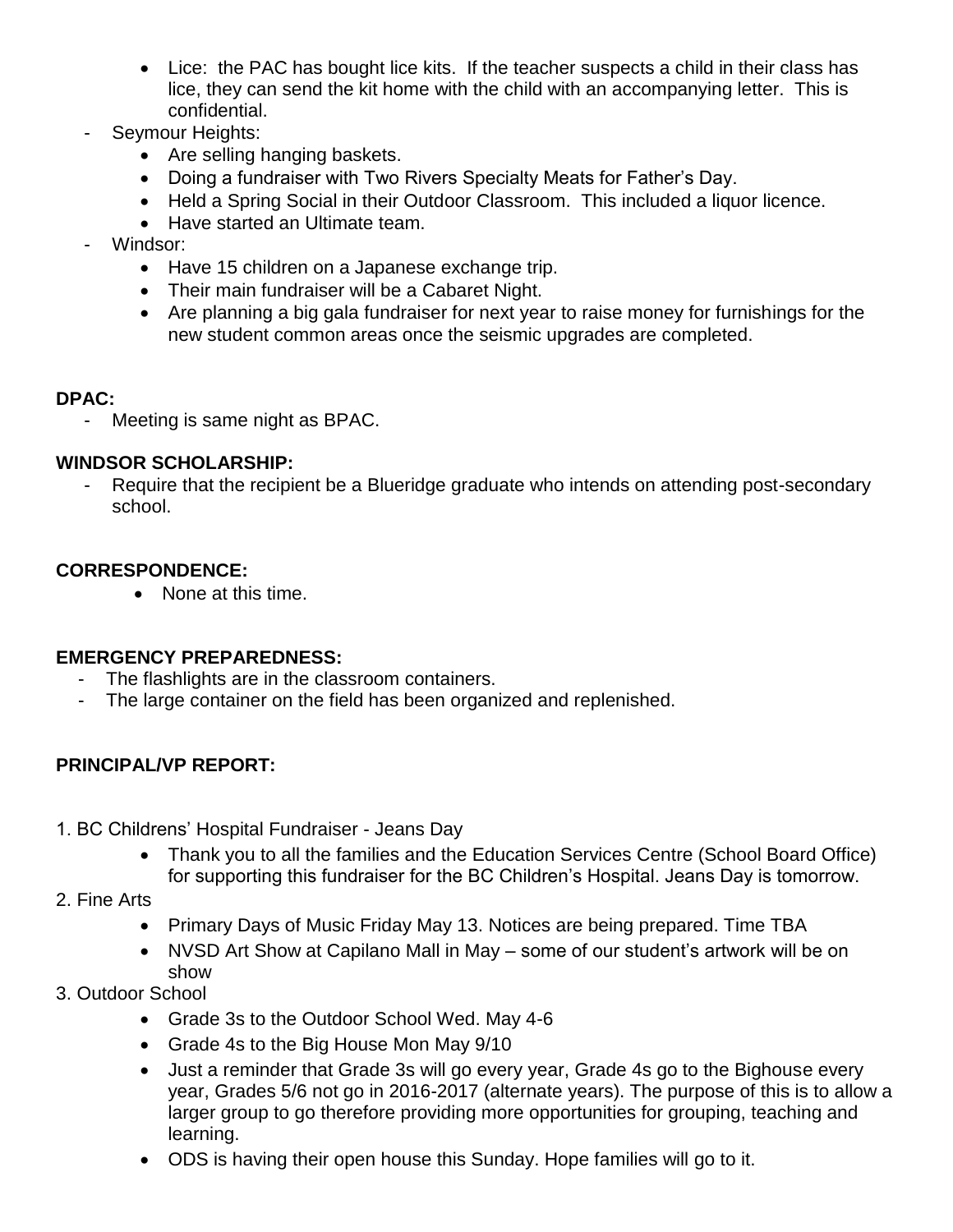- 4. Track and Field
	- Practices have started, thank you to volunteer staff and parent coach
	- All track notices have been posted to the web-site for our meets
- 5. School plan
	- Committee Jennifer Dickson, Heather Gall and Jennifer Bigwood
	- Staff Kathy Kee, Erin Primas, Michele Denny and Bridget O'Brien
	- We've asked two questions of staff, parents and students in the last few months: What makes Blueridge a vibrant learning community? What else can we do to further enhance Blueridge's learning community? We are also waiting for results of the student and parent satisfaction surveys and gaining information from the staff survey.
	- We will meet as a group with parents in May to come up with a plan.
- 6. School fees for 201617
	- Will be sent out by May 31, 2016 notifying parents of fees for the upcoming school year
	- \$40 for Kindergarten Cost recovery for supplies specific for the curricular activities in Kindergarten. In line with our WFOS
	- We will be having one school fee which will include: Agendas, and extra-curricular activity (eg. Tennis). Kindergarten students \$40 school fee
- 7. Kindergarten Orientation
	- Orientation for new families is on Monday June 6 and 13
- 8. KM Club
	- Wednesday May 4- Friday June 3
	- There is a sign up schedule on the BPAC board for parents wishing to sponsor the KM club in the mornings 8-8:40. More information will be in the newsletter going home this wee
	- Teachers will also be doing the KM club in class time
- 9. Family Appreciation Ice Cream Social
	- Thursday June  $2 6 7:30$  PM
	- Invitations will be going home in May
	- Families can register numbers on Munch a Lunch starting May 11-May 19 so we can ensure we have enough ice cream.
- 10. Book Fair
	- Monday May 16-Thursday May 19
- 11. Lifetouch
	- Some parents are not satisfied with photos this year
	- We are going to look at using Mountain West if their prices and customer service are competitive

12. Calendar – if BPAC has events for us to put on the calendar, please submit them ASAP because staff will be setting the calendar in May.

#### **OTHER BUSINESS:**

- Succession planning and volunteers.
	- We need more volunteers to join the PAC as the current executive will be exiting the school in the next 1-3 years.

**MEETING ADJOURNED AT 9:10**(motion by Kris, Jennifer D. seconded)